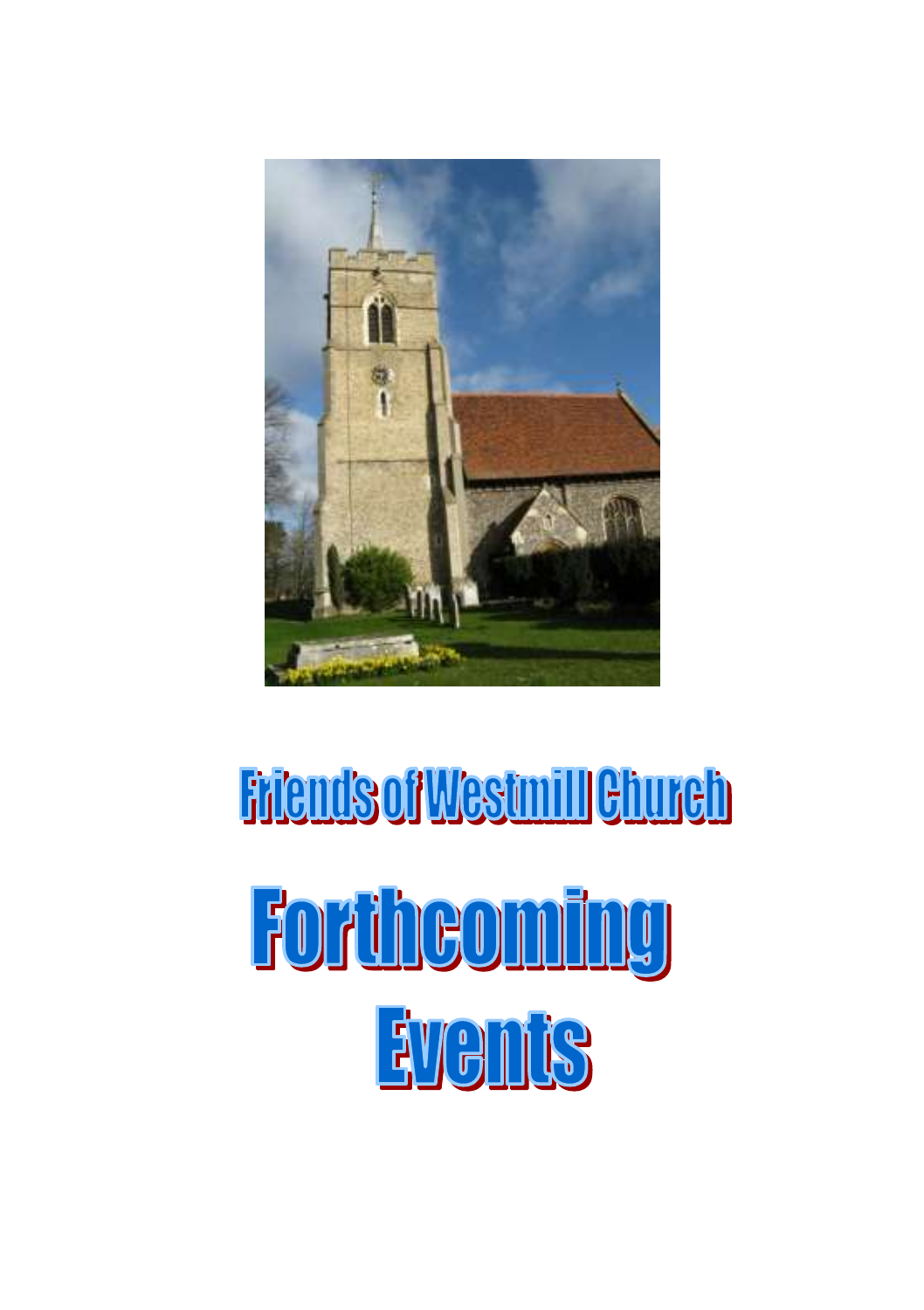# **FORTHCOMING EVENTS**

# **August 27th 28th & 29th Launch of Westmill 2012 Pictorial Calendar**

The organizers of the Westmill Art Exhibition have kindly agreed that the Westmill Calendar can be on display & for sale at their Art Exhibition. This is the Calendar compiled from the selected photos that were taken by local people and displayed at the recent Flower & Music Festival held in July in the Church. This is a fabulous calendar so to reserve your copy **(£7.50)** please **contact Wendy & Nigel Leaney: webmaster@friendsofwestmillchurch.org.uk**

#### **September 8th Westmill Golf Society - Golf Day**

To be held at Barkway Park Golf Club. 12 noon putting competition First tee off 1.00 pm. 18 hole competition. **£30** to enter which includes Coffee and Bacon Roll and an evening Curry at the Sword Inn Hand. Further details and to book your place **contact Jeff Brooke at the Sword in Hand 271356**

### **October 10th Hertfordshire Police Choir**

This very popular Choir has been singing to Audiences throughout Hertfordshire and beyond for many years (first formed in 1980's) the thirty strong mixed choir sing a wide range of songs from Pop to Classic. They give their services free and have helped to raise many thousands of pounds for charities. The Concert will start at 7.30.pm in the Church; during the interval wine will be served. You are advised to book your tickets **(£8)** early as this Concert is expected to be a sellout. We can only seat just over 100 people in the Church contact **Jan or Liz to secure your seat.**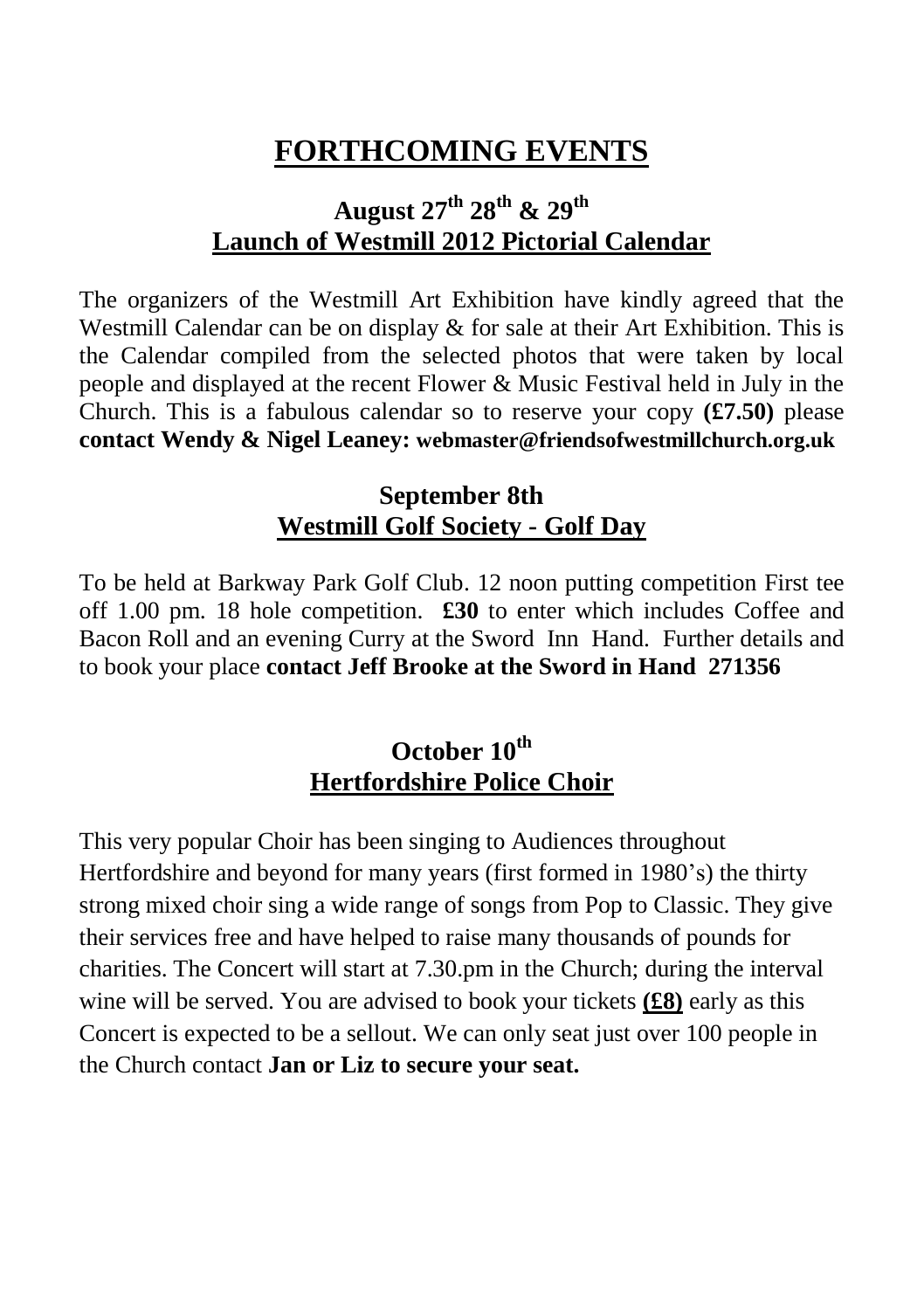## **November 25th Variety Show**

Braughing Drama Group established over 40 years ago presents a Variety Show which they perform 12 times each year from November to the end of March. These performances are all held in Braughing Village Hall. Braughing Drama Group encourage organizations like ours to benefit from their entertainment, as they only charge for their running expenses leaving Charities to sell tickets for their own advantage. The ticket costs will be **£14** which will include a Fish n Chip supper during the interval. Bar facilities will be available throughout the evening. (*Only 86 tickets will be available*) (No ticket sales to under 16 year olds) Do not miss this very entertaining evening, come and watch talented performers - a number of which are Westmill residents.

#### **Tickets from Hilary Harding or Sue Phipps**

At the beginning of 2011 Our Committee felt we should aim to raise £20K before the end of the calendar year. To date we have exceeded that figure by a wide margin, and are most grateful to all our supporters. You will know that following a detailed inspection of the Church roof we had very bad news about the expected repair costs now up to £150k. Please continue to support all our fund raising events. The Churchwardens are working very hard applying to numerous National Charities for funds to support our appeal. These National Charities all expect to see that we are ourselves raising funds, it is only when we can demonstrate with our Bank balance that this is the case that they will consider supporting us.

#### *YOUR CONTINUED HELP AND SUPPORT IS MUCH NEEDED*

# **Suggestions and help for further fund raising events would be most welcome**

*Michael Thody: chairman@friendsofwestmillchurch.org.uk*